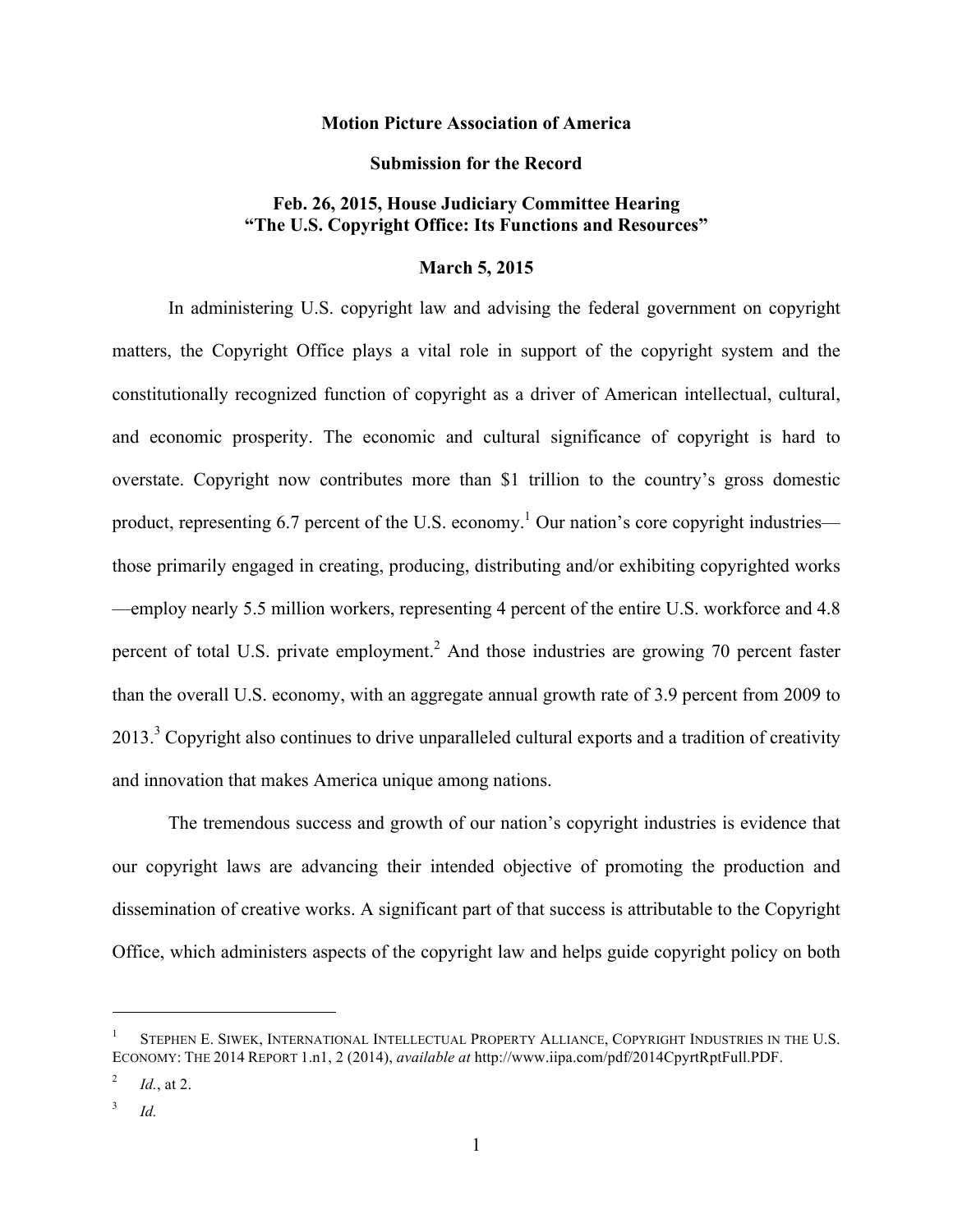the domestic and international stage. But this success and the rise of the digital economy means that the Copyright Office's responsibility is growing both in complexity and importance. Meeting that responsibility demands robust tools and a level of authority commensurate with the significance of the issues the Office addresses.

The Motion Picture Association of America applauds the Committee's attention to the functions and resources of the Copyright Office. Dealing with the demands of a  $21<sup>st</sup>$  century creative economy requires a Copyright Office that stands firmly on a  $21<sup>st</sup>$  century footing. The Committee is right to be asking questions not only about the resources and technology infrastructure of the Copyright Office, but also about the structure and authority of the office and how it might best be equipped to serve the needs of the copyright community, both copyright owners and users alike.

A number of questions deserve consideration. For example, the Copyright Office is currently located within the Library of Congress and is overseen by the Librarian of Congress. 4 While the Register of Copyrights leads the Office, the Register remains subordinate to the Librarian on matters involving not only the Office budget and infrastructure, but also on substantive copyright policy and regulatory matters. The Office is also dependent on the Library's information technology resources, which are stretched to meet the dual and perhaps impossibly disparate needs of a national library and a modern copyright registration system. While issues involving registration and Library deposits led to the decision to house the Copyright Office in the Library, it is worthwhile to consider whether that arrangement continues to make sense today.

<u> 1989 - Johann Stein, fransk politik (d. 1989)</u>

<sup>4</sup> *See* 17 U.S.C. § 701(a) ("The Register of Copyrights, together with the subordinate officers and employees of the Copyright Office, shall be appointed by the Librarian of Congress, and shall act under the Librarian's general direction and supervision.").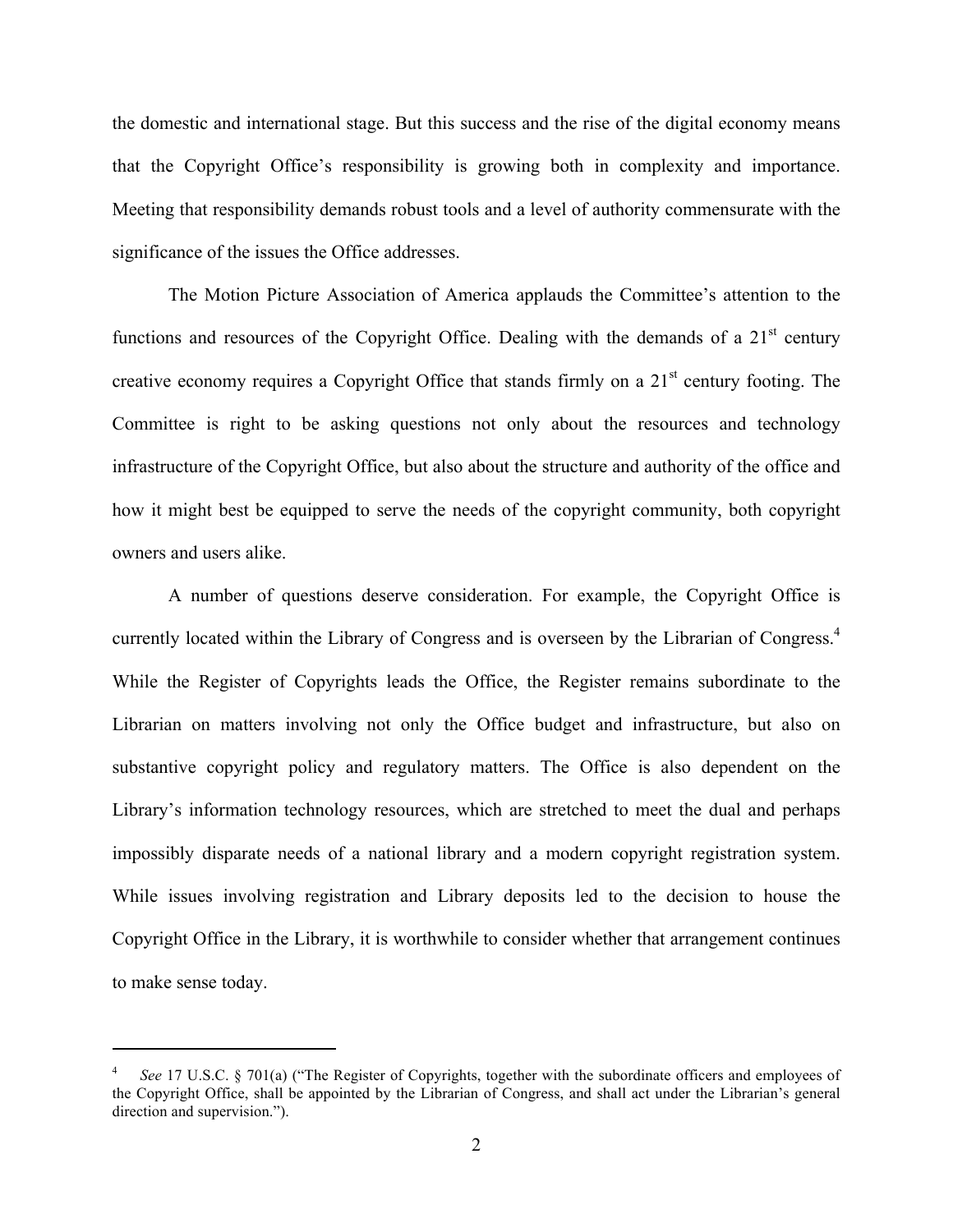Without question, the Office has benefitted from the able stewardship of Dr. James Billington, the Librarian of Congress since 1987. Over the course of his tenure the share of copyright's contribution to GDP has grown more than six-fold, and the number of people employed by the core copyright industries has more than doubled.<sup>5</sup> The growth in importance of copyright as an economic and cultural sector warrants considering whether the current arrangement properly reflects the national significance of the functions delegated to the Copyright Office.

Are those functions accorded proper weight by vesting them in the Librarian of Congress, for whom copyright is not a full-time job, but just one issue in a broader portfolio that itself has tremendous national significance? Is there sufficient intersection of interest that it makes sense to vest ultimate policy and regulatory authority for administration of the copyright system in the official whose primary responsibility is the operation of the national library? Does sharing administration of the information technology systems of the Library and the Copyright Office create efficiencies, or would granting the Register the pen over a designated budget help the Office assign resources where needed, rather than compete with the other important needs of the Library? Would putting influence over copyright policy closer to the locus of copyright expertise and giving the Register decision-making power over copyright policy issues better serve the copyright system? And would allowing the Register to design and implement the Office's own IT infrastructure produce more facile systems for gathering, organizing, parsing, and making available to the public data regarding copyright ownership?

The objective of such inquiry should be enabling a more nimble agency, better able to serve both owners and users of copyrighted works in today's rapidly growing digital economy.

<u> 1989 - Johann Stein, fransk politik (d. 1989)</u>

<sup>5</sup> STEPHEN E. SIWEK AND HAROLD W. FURCHTGOTT-ROTH, INTERNATIONAL INTELLECTUAL PROPERTY ALLIANCE COPYRIGHT INDUSTRIES IN THE U.S. ECONOMY ii (1990) (stating that in 1989 the core copyright industries' contribution to GDB was \$173 billion and employed 2.6 million people).